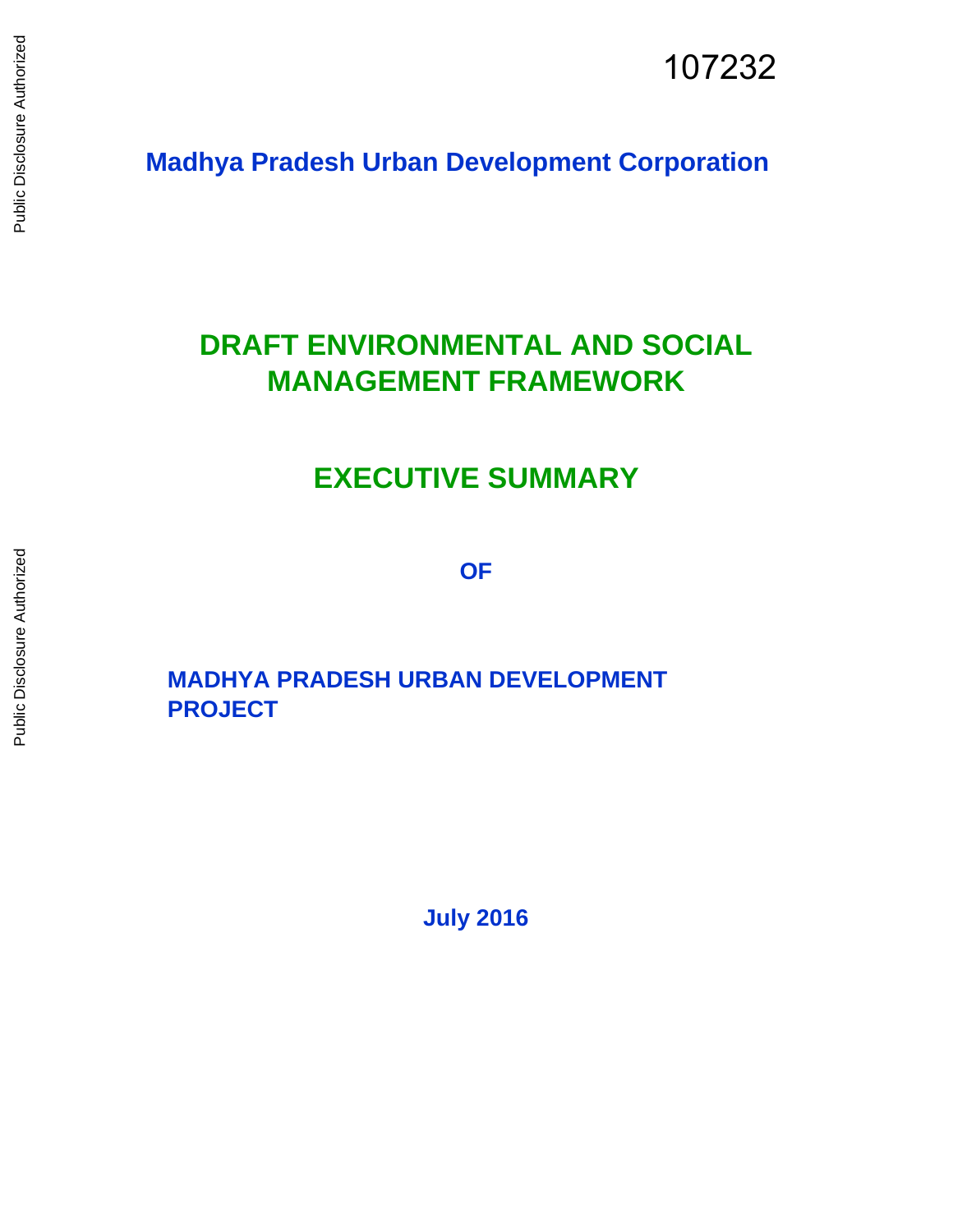# **Executive Summary**

# **1. Project Overview**

Madhya Pradesh (MP) is geographically the second largest, fifth populous, and eighth most urbanized state in India. Although MP recorded a higher rate of growth for its urban compared to rural population in the last decade, its urbanization rate is still below the national average and is projected to catch-up in the next 15 years. At present, MP's total urban population is about 20.1 million (28% of total population) concentrated in 378 urban local bodies (ULBs).

Government of Madhya Pradesh accords high priority to urban infrastructure development. Madhya Pradesh Vision 2018 is dedicated to water supply and sanitation, aiming at universal coverage and reforms to improve service delivery. The state government has initiated various programs with own funds, funds from Government of India, as well as from external funding agencies such as The World Bank, ADB, DFID and KfW to improve infrastructure in urban areas.

The development objective of the proposed Madhya Pradesh Urban Development Project (MPUDP), proposed for World Bank support, is to enhance the capacity of the relevant statelevel institutions to support ULBs in developing and financing urban infrastructure. To achieve this objective, the project envisages two main components: (i) institutional development component, and (ii) urban investment component. Sub component 2.1 of Component 2 is for urban investment envisaging development of urban infrastructure. Under this sub component, 25 ULBs have shown interest to avail funds for infrastructure development. These projects include seven water supply and 18 sewerage projects.

In order to ensure sustainability of various activities envisaged under MPUDP, an Environmental and Social Management Framework (ESMF) has been prepared for complying with the environmental and social regulations of Government of India (GoI), Government of Madhya Pradesh (GoMP) and safeguard policies of the World Bank. This document will act as guidance for satisfactory assessment and management of environmental and social impacts at sub-project level through appropriate measures during the planning, design, construction and operation phases of various activities of MPUDP. The framework will also help in identifying adverse environment and social impacts, and provide specific guidance on policies and procedures for carrying out environmental and social assessments along with roles and responsibilities of the implementing agencies.

## **2. Environmental and Social Policy of MPUDC**

The Policy of MPUDC is to promote the principles of Environmental sustainability and Social relevance in the projects funded by MPUDC.

# **3. Environmental and Social Management Framework**

Madhya Pradesh Urban Development Company, a state owned company, is committed to identify and mitigate environmental and social issues that may come up during various phases of the proposed MPUDP. To fulfill this responsibility, understanding core issues as well as project specific issues of MPUDP is very important. For this purpose, MPUDC conducted a study by through an independent consultant to understand environmental and social issues associated with MPUDP. An Environmental and Social Assessment (ESA) of the three likelyto-be-implemented initial sub-projects in the first year of MPUDP, and a preliminary study of 25 ULBs proposed in MPUDP was undertaken. Based on this analysis, an ESMF that ensures compliance of all project activities with the environmental regulations of GoI, State Government and the safeguard policies of The World Bank has been prepared.

The ESMF is in two volumes. Volume I of the ESMF outlines the policies, assessments and procedures that MPUDC will follow to ensure that all MPUDP activities are developed and implemented in accordance with the ESMF and are adequately safeguarded from associated risks. Volume II provides the basic profile of all sub-project cities and the screening checklists.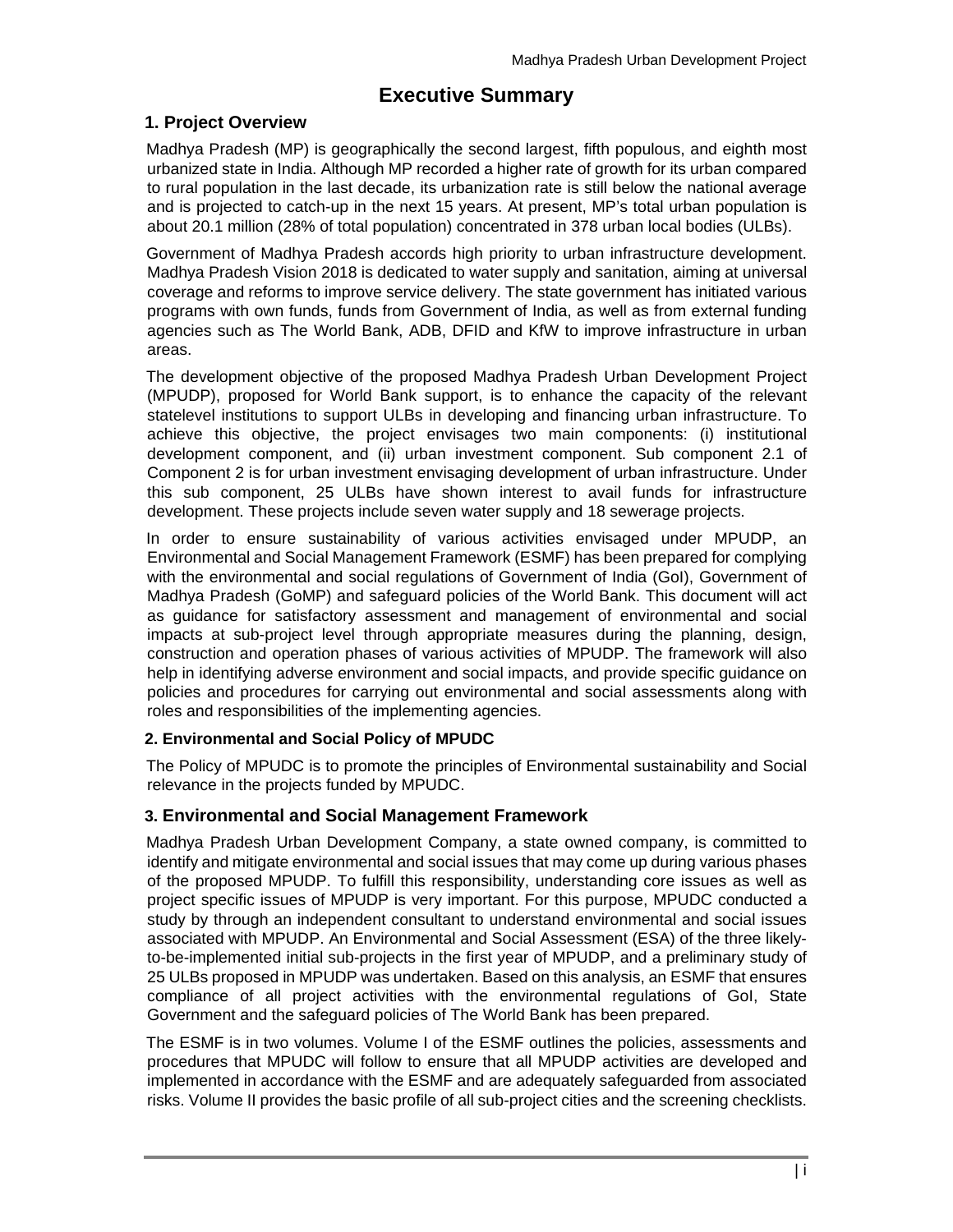The ESMF also aims to sensitize the stakeholders in carrying out assessment and management of environmental and social issues arising in urban infrastructure projects.

#### **4. Regulatory Framework**

The national and state level environmental laws and the Operational Policies of the World Bank will be applicable to MPUDP financed sub-projects. The most important of the applicable laws are Environment (Protection) Act, 1986, Water (Prevention And Control of Pollution) Act, 1974, Forest (Conservation) Act, 1980, Air (Prevention and Control of Pollution) Act 1981, etc and the World Bank OP 4.01 Environmental Assessment, OP 4.04 Natural Habitats and OP 4.11 Physical Cultural Resources and OP 4.36 Forests.

#### **5. Environmental Categorisation of Projects**

The urban infrastructure projects is likely to improve general living standards within urban localities. However, depending on location and nature of project activities, these projects will have varying impacts on the urban environment. An underground sewerage scheme may cause impact due to disposal of treated effluent and sludge while, on the other hand, a water supply project may be associated with extraction of water from natural resources which may affect downstream users, disposal of sludge, etc. and so on. Hence, to address issues from MPUDP projects and based on the environmental profile of MPUDP towns, categorization of all sub-projects into Ea, Eb and Ec, linked to severity of impacts and regulatory requirements, will be done. Ea projects are expected to have significant environmental impacts and would require preparation of project specific EA by an independent agency other than the DPR consultant, Eb projects are expected to have moderate impacts and would require preparation of project specific EA as part of DPR. Ec projects, expected to have minimum environmental impacts, would require preparation of only a generic environment management plan (EMP). Sample EMPs for different types of infrastructure projects is included in Appendix 3 of the ESMF for guidance. As part of ESA preparation, customization of the EMP to the sub-project context would be undertaken.

## **6. Social Management Framework**

The basic objective of the social safeguards policy is to mitigate the social adverse impact to the population affected by the project implementation. This policy also emphasizes that the involuntary resettlement will be avoided and minimized by exploring different options. The ESMF bridges the gap between the World Bank's policy on involuntary resettlement and Right to Fair Compensation and Transparency in Land Acquisition, Rehabilitation and Resettlement Act 2013. The broad categories of the economic and social impacts that may require mitigation are:

- (i). Loss of land and assets;
- (ii). Loss of shelter or homestead lands;
- (iii). Loss of income or means of livelihood;
- (iv). Loss of access to productive resources, shelter/residences; and
- (v). Loss of collective impacts on groups such as loss of community assets, common property resources and others.

## **7. Regulatory Framework**

The relevant national and state level laws are:

- (i). The Right to Fair Compensation and Transparency in Land Acquisition, Rehabilitation and Resettlement Act 2013;
- (ii). The Street Vendors (Protection of Livelihood and Regulation of Street Vending) Act 2009;
- (iii). State Land Lease Policy;
- (iv). The Scheduled Tribes and Other Traditional Forest Dwellers (Recognition of Forest Rights) Act 2006;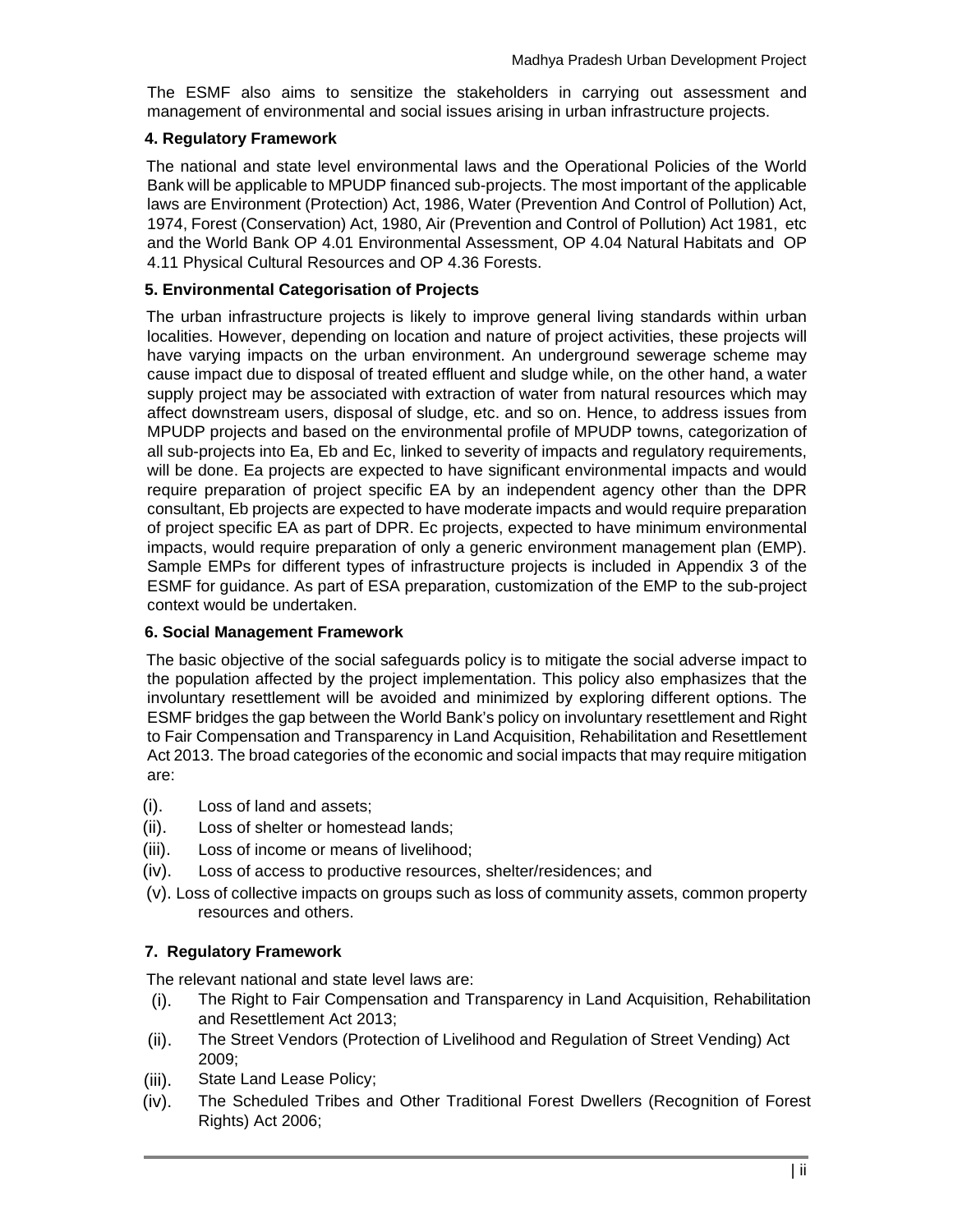- (v). Right to Information Act 2005; and
- (vi). the World Bank Operational Policies including OP.4.12 Involuntary Resettlement and World Bank Policy on Access to Information and Disclosure.

### **8. Social Categorization of Subprojects**

Based on the severity of impacts, the ESMF has categorized sub-projects into three categories viz. Sa, Sb and Sc. The entitlement matrix provides for different impact categories including loss of land, residential structures, commercial structures, community assets, impact on titleholders, tenants and leaseholders, non-title holders, loss of livelihoods, impacts to vulnerable households, and unidentified impacts. The matrix is in accordance with The Right to Fair Compensation and Transparency in Land Acquisition, Rehabilitation and Resettlement Act 2013, and OP 4.12 of the World Bank.

#### **9. Application of ESMF**

ESMF will be applicable for all activities of MPUDP, i.e. activities under technical assistance and implementation including operation and maintenance of all subprojects and activities.

#### **10. Project Preparation**

Environmental Asesessment (EA) and/or the Social Impact Assessment (SIA) will be prepared for various activities in line with the ESMF of MPUDP. While draft reports of Ea and Sa category sub-projects would be shared with the World Bank for approval, safeguard documents of other category sub-projects would be reviewed by MPUDC as per agreed policies and procedures of the ESMF. The final version of EA/SIA and EMP and resettlement action plans (RAPs) reports with a non-technical summary (both in English and Hindi) will be disclosed on the websites of the concerned ULBs/MPUDC/state urban department and will be made available in places accessible to the local people.

#### **11. Sub-Project Approval**

The approval process is as below:

- (i). The MPUDC Project Management Unit (PMU) will screen all sub-projects and identify environmental and social impacts, and accordingly environmental and social category of the sub-project will be determined in line with the criteria established in the ESMF.
- (ii). Subsequently sub-project ESA, land acquisition/resettlement and rehabilitation budget for the respective sub-project will be prepared in compliance with the ESMF.
- (iii). Prior to award of contracts, PMU of MPUDC will ensure safeguard readiness of the sub-project through the Project officer of the concerned Project Implementation Unit (PIU) to fulfill the requirements of environment and Social Safeguards as outlined in the ESMF.
- (iv). MPUDC will ensure implementation of ESMF at all stages of the project and PMU will monitor all sub projects and activities to ensure conformity to the ESMF.
- (v). MPUDC will carry out monitoring of environmental and social components through environmental and social compliance reports prepared by the concerned PIU based on field visits to sub-project locations.
- (vi). An independent agency will undertake an annual safeguard audit of ESMF. Respective sub-projects will implement recommendations of the audit, as applicable.

#### **12. Institutional Framework**

MPUDC is the Executing Agency for MPUDP. MPUDC will be executing the sub projects on behalf of the ULBs, through designated PIUs. The MPUDC has established a PMU for the implementation of MPUDP and the PMU will have a dedicated Environment Engineer and a